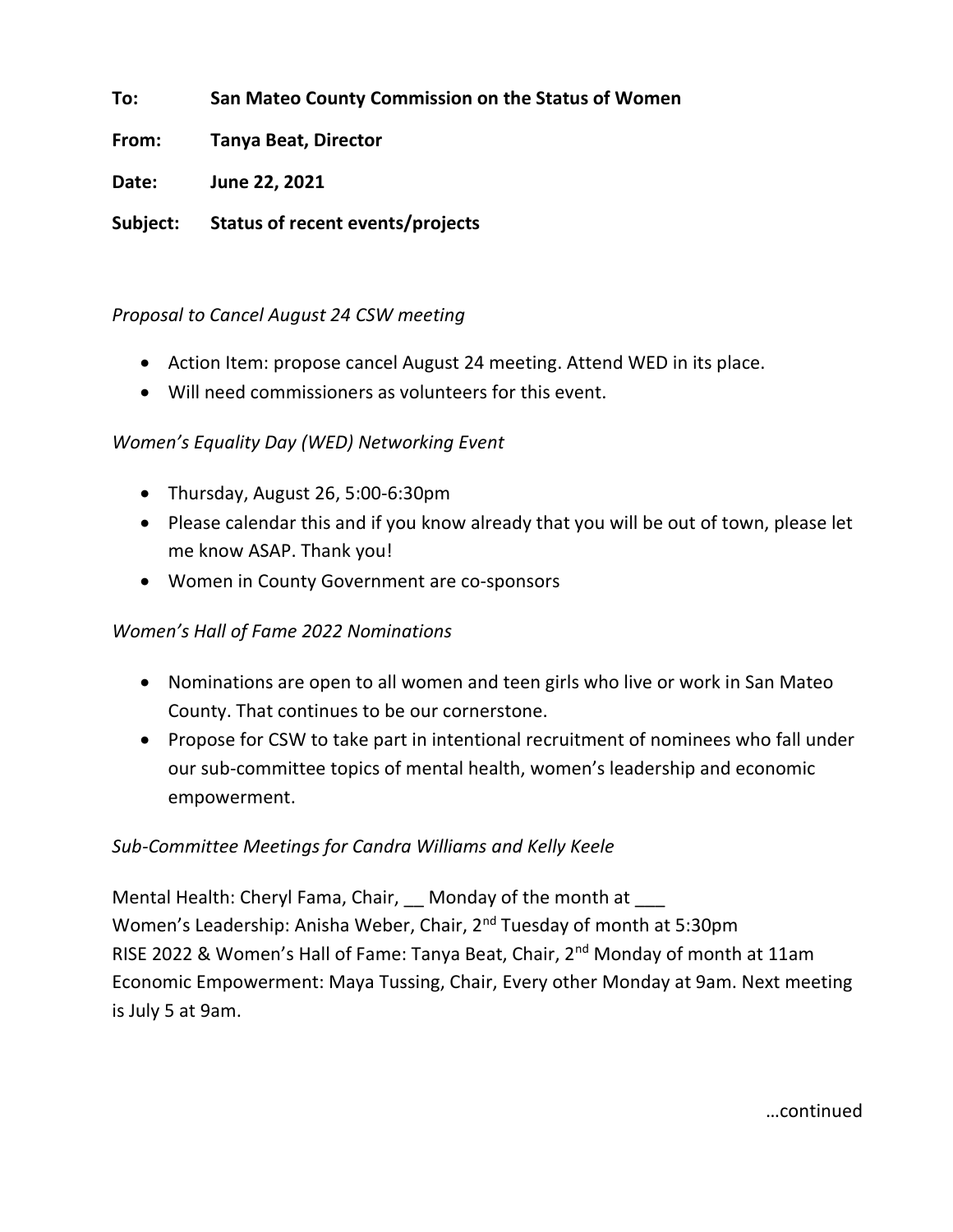# *[Womanhood Project](https://womanhoodproject.org/) in Santa Clara County has asked for our help*

Womanhood is a public art and digital media project that will commission interactive, educational, and accessible artifacts and public artworks to promote the historical recognition and representation of women. The goal of the project, which was launched and supported by the County of Santa Clara, is to ensure equity and inclusion of women from all economic, employment and cultural backgrounds by artfully highlighting their critical roles in the region and beyond. [Goals of the Womanhood Project.](https://courbanize.com/projects/womanhood/about)

Request: Asking our assistance to identify places, spaces that either have women's art or would be an ideal space for a temporary art installation. **How? CoUrbanize website has a dynamic map for you to add to:** 

[https://courbanize.com/projects/womanhood/comaps/100?loc=9%2C37.266402867931](https://courbanize.com/projects/womanhood/comaps/100?loc=9%2C37.266402867931205%2C-121.71752929687501) [205%2C-121.71752929687501](https://courbanize.com/projects/womanhood/comaps/100?loc=9%2C37.266402867931205%2C-121.71752929687501)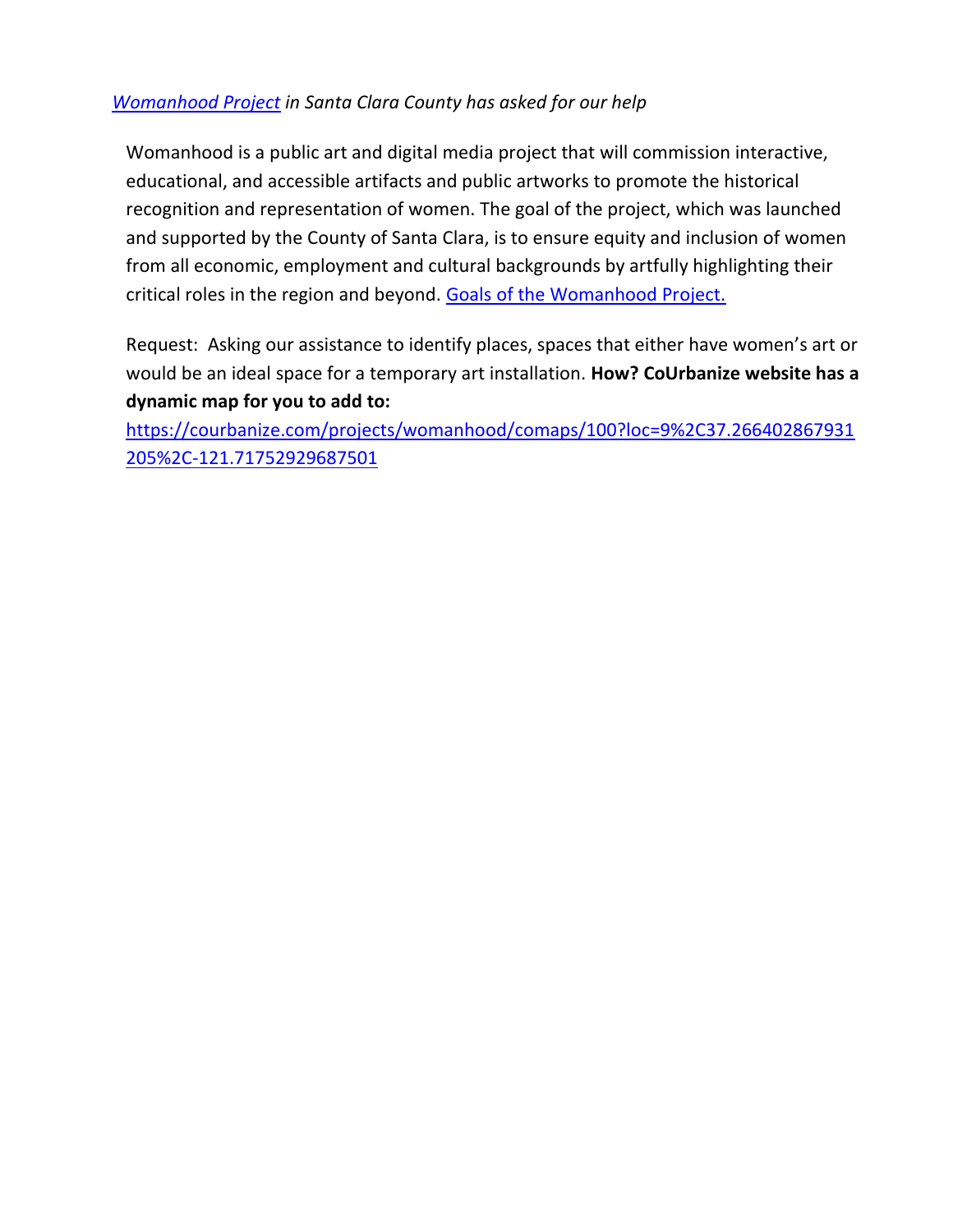#### **Commission on the Status of Women's Leadership Committee**

#### **Women's Equality Day Celebration Report**

#### **June 22, 2021**

- The San Mateo County Parks Department is holding the Captain's House, deck and patio on **Thursday**, 8/26/2021, for our Women's Equality Day celebration, beginning at 4:00 p.m. (set up), 5:00 p.m. to 6:30 p.m. for the event, clean up and out the door by 7:00 p.m.
- I am waiting to hear from the Parks' Director, Nicholas Calderon, on the cost for a threehour rental and park entry/parking fees
- I have placed a request the caterer with Par 3 at Poplar Creek Golf Course (a woman-owned business) for their menu. We will need to come up with some additional options for catering, as well, (we always try for women-owned businesses) and any suggestions that you have will be appreciated.
- I've been in contact with Congresswoman Speier's office regarding her participation this year, and have requested either video, live stream, or (hopefully) in-person.
- Supervisor Groom, Nirmala Bandrapalli and Janneth Lujan (President of Women in County Government) will be speaking, as well.
- San Mateo County's Women in County Government will be co-hosting this event, along with CSW and Women's Community Leadership Network.
- The Commission on the Status of Women will be distributing SWAG that was gathered for last year's Women's Conference; but, was not utilized when the in-person event was shut down due to the COVID-19 pandemic and became a virtual event, instead.
- The committee is considering running a slide show as a backdrop and a focal point for conversation starters that would include women's equality history timeline, a listing of women-owned businesses in San Mateo County (if you know of any, we can add them in), photos from past Women's Equality Day events, quotes from women on what equality day means to them, etc.

## **Your help needed:**

- 1. Suggestions on women-owned catering businesses in San Mateo County
- 2. Help with procuring sponsors for the event
- 3. Names of women-owned businesses in San Mateo County that will be highlighted at the event
- 4. Actively encouraging attendance through your outreach to your networks and communities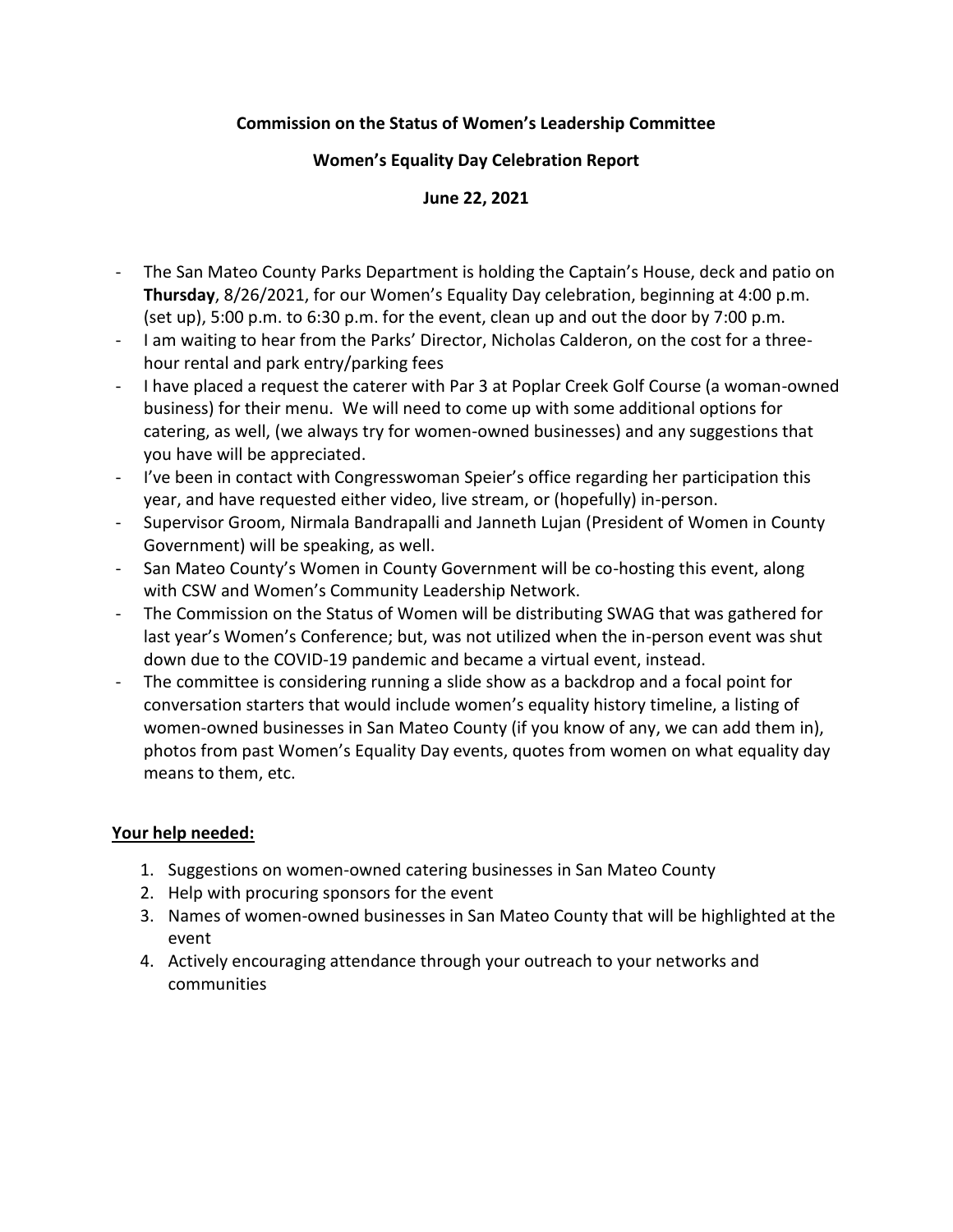#### **To: San Mateo County Commission on the Status of Women**

**From: Susan Kokores, Ann Girard, Maya Lis Tussing and Melissa Lukin, Economic Empowerment Team**

**Date: June 22, 2021**

#### **Subject: Commissioner Update from the Economic Empowerment Team**

• Re: Childcare and Early Learning

Ann Girard interviewed Sarah Kinahan, Coordinator Childcare Partnership Council and discussed how the EE Team could best support their work. Ann and Carolina are working with Sarah to make sure key priorities are included in their presentation to Supervisor Groom in the upcoming meeting the EE Team is planning. They will also assist in gathering info for the 5-year County Assessment that will take place this Fall.

• Re: Financial Wellbeing

Susan and Bharathi are compiling data to present at the meeting with Carole Groom. The focus of our discussion will be how the pandemic has affected women's financial health in a deep and permanent ways and to hear her concerns and perspectives about these matters.

• Procurement

No updates from May presentation. Maya is organizing interviews with procurement experts/staff in nearby counties and will include relevant data in our meeting with Carole Groom.

## • Councilperson Compensation

Melissa and Bharathi have drafted a survey to send to Councilpersons throughout the County re the compensation they receive. This question arose at RISE 2020: that lack of adequate compensation prevents many women from running for local office.

## *Action Item:*

• Meeting in the near future with Supervisor Carole Groom to update her on the EE Team work and get her feedback and guidance. All areas of our work will be presented including childcare, procurement, and financial well-being and Councilperson compensation if appropriate.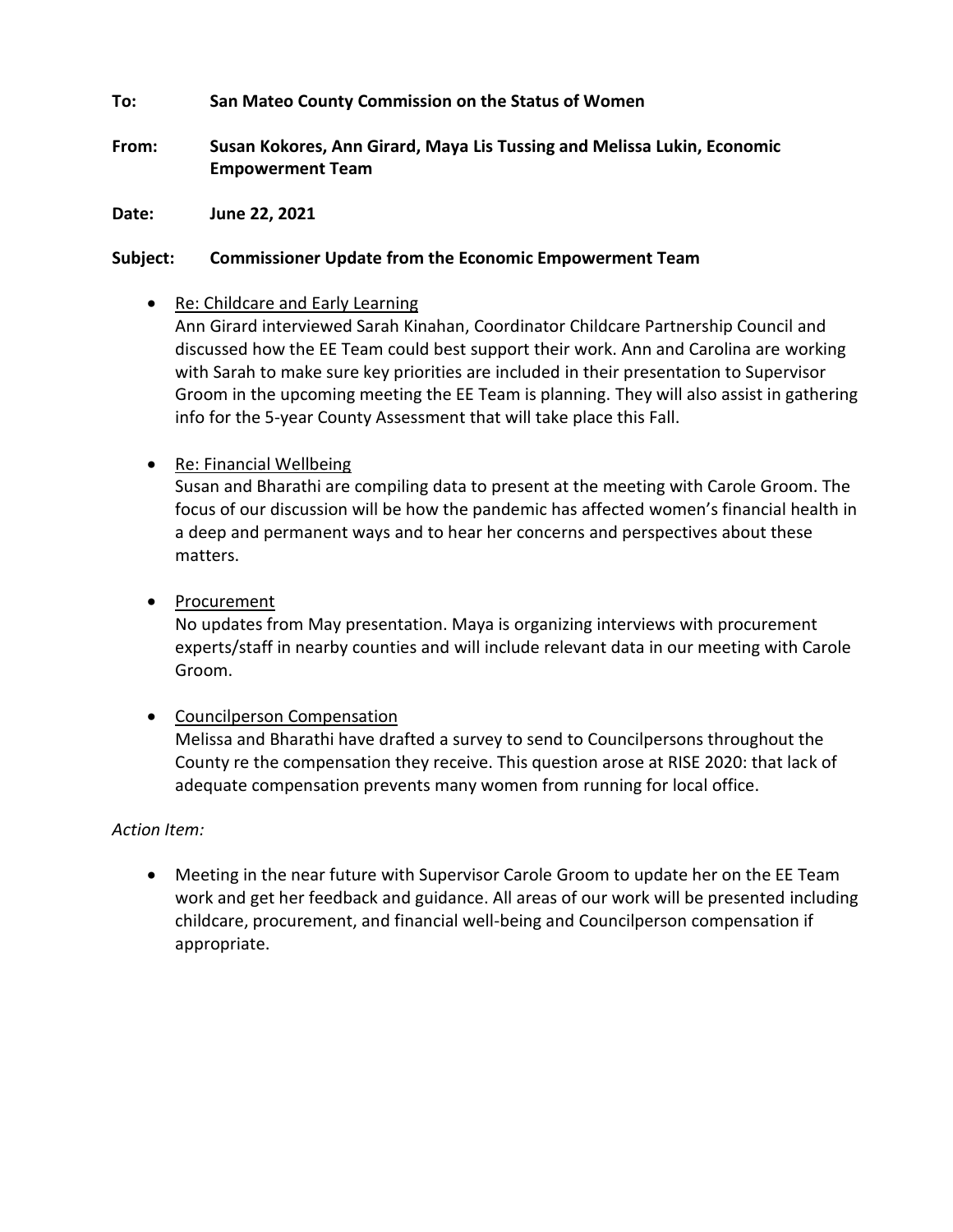**To: San Mateo County Commission on the Status of Women**

**From: S. Datta and C. Fama, Co-chairs, Mental Health Work Group**

**Date: June 22, 2021**

Subject: Mental Health Work Group Update D R A F T 6/10/21

#### *Opportunity:*

- 1) **Wrapped Up Mental Health Month:** Participated in the County BHRS's Mental Health Month Planning Committee's wrap up meeting on June 3, 2021. Highlights:
	- 48 events presented in 3 languages (English, Spanish, Mandarin)
	- ~3,000 people reached based on attendees and viewing of recordings.
	- 160 survey responses received.
	- 19 out of 20 cities proclaimed May as Mental Health Month
	- 4 cities lit up their city buildings in green (SSF, Brisbane, RC, Hillsborough); Half Moon Bay raised a lime green flag.
	- *Event Planner, Sylvia Tang, expressed her appreciation for CSW's support at the city councils and spreading the word about the calendar of events.*
- 2) **The Lived Experience Education Workgroup** has accepted our sub-group's invitation for a virtual Roundtable discussion. This activity is intended to provide our group and other Commissioners the opportunity to listen, learn, and identify how the Commission's support and advocacy can best focus on priority behavioral wellness/mental health needs of women who have experienced many challenges.

## *Results/Opportunities:*

- **1) Based on the Mental Health Month debrief:**
	- Advocacy and outreach to public officials to attend next year's events e.g., welcoming remarks, kick off topic, stay and hear discussion, etc.
	- 2021 speakers did not include law enforcement. It was recommended to have a panel or individual presenters on 5150's, myths surrounding mental health, law enforcement issues e.g., what first responder programs are in place, do we need more or different responders, etc. "Healing Circles" were also suggested as an important topic. *Are these topics something to consider for a CSW Expert Spotlight activity?*
	- September is Suicide Prevention Month and the County's Office of Diversity and Equity/BHRS is planning another campaign of information and resources the CSW may want to promote.

## 2) **Lived Experience Education Workgroup:**

● Roundtable noted above is scheduled for July **19 at 5pm**. Zoom info will be distributed to CSW Commissioners. *[Note: Being mindful not to exceed quorum, Commissioners will be admitted to the Zoom up to a quorum.]*